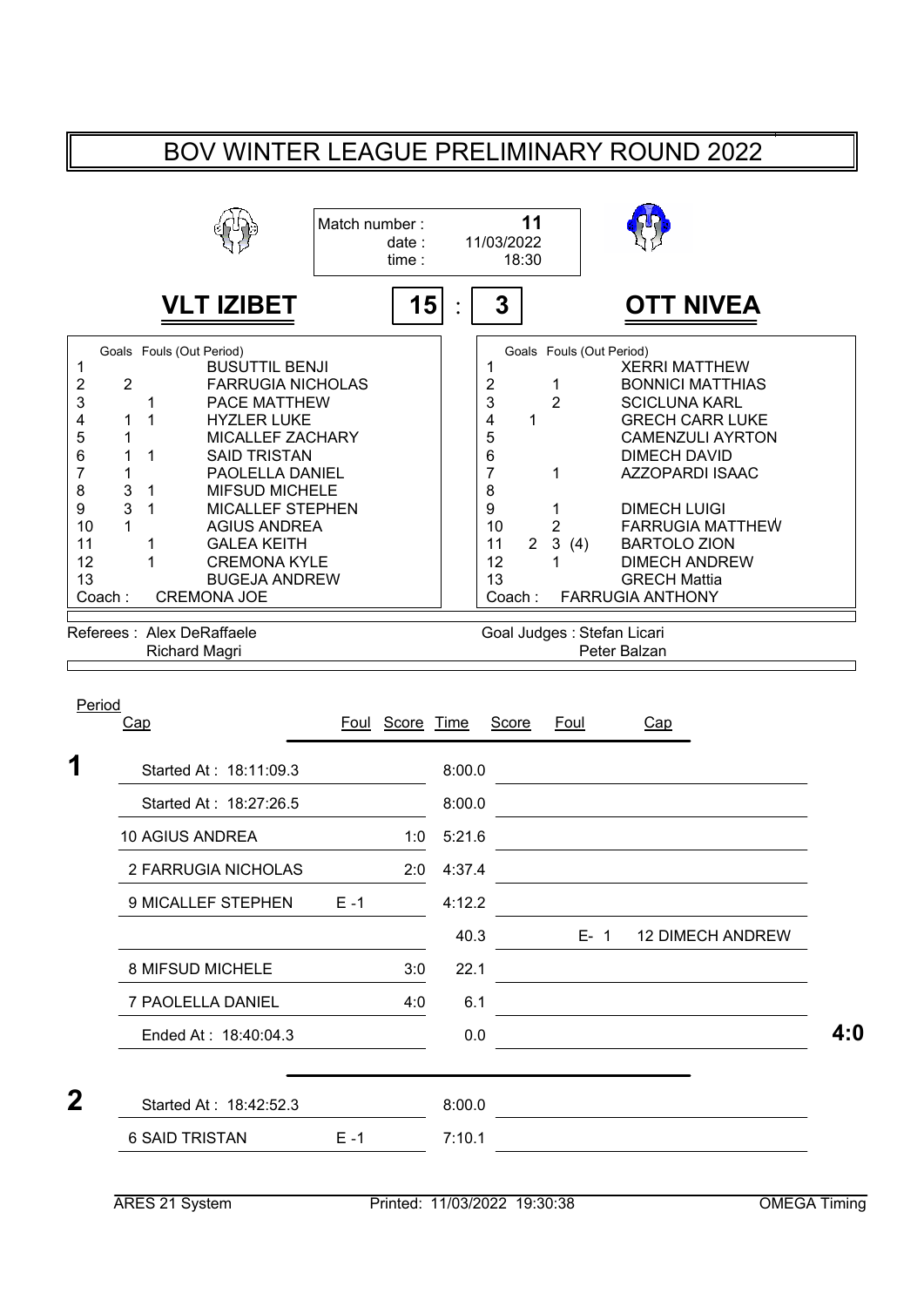| Period                 |         |            |                  |       |             |                                                                            |
|------------------------|---------|------------|------------------|-------|-------------|----------------------------------------------------------------------------|
| <u>Cap</u>             | Foul    | Score Time |                  | Score | <u>Foul</u> | Cap                                                                        |
| 14 FELICE Luca         | $E - 1$ |            | 6:44.9           |       |             |                                                                            |
| <b>3 PACE MATTHEW</b>  | $E - 1$ |            | 5:54.5           |       |             |                                                                            |
|                        |         |            | 5:36.2 4:1       |       |             | <b>4 GRECH CARR LUKE</b>                                                   |
|                        |         |            | 5:18.6           |       | $E - 1$     | 11 BARTOLO ZION                                                            |
| 14 FELICE Luca         |         | 5:1        | 5:02.6           |       |             |                                                                            |
| 9 MICALLEF STEPHEN     |         | 6:1        | 4:30.5           |       |             |                                                                            |
| 14 FELICE Luca         | $P - 2$ |            | 4:09.4           |       |             |                                                                            |
|                        |         |            | 4:09.4 6:2       |       |             | 11 BARTOLO ZION                                                            |
| 8 MIFSUD MICHELE       | $E - 1$ |            | 3:33.7           |       |             |                                                                            |
|                        |         |            | 1:09.6           |       | $E - 1$     | <b>10 FARRUGIA MATTHEW</b>                                                 |
| 8 MIFSUD MICHELE       |         | 7:2        | 13.5             |       |             |                                                                            |
| Ended At: 18:56:23.0   |         |            | 0.0              |       |             |                                                                            |
| 9 MICALLEF STEPHEN     |         | 8:2        | 6:37.2<br>4:03.1 |       | $E - 1$     | 7 AZZOPARDI ISAAC                                                          |
|                        |         |            | $3:40.3$ $8:3$   |       |             | 11 BARTOLO ZION                                                            |
| 4 HYZLER LUKE          | $E - 1$ |            | 2:59.0           |       |             |                                                                            |
|                        |         |            | 2:11.3           |       | $P - 2$     | <b>10 FARRUGIA MATTHEW</b>                                                 |
| 8 MIFSUD MICHELE       |         | 9:3        | 2:11.3           |       |             |                                                                            |
| <b>6 SAID TRISTAN</b>  |         | 10:3       | 1:31.5           |       |             |                                                                            |
| <b>15 ZAMMIT OTIS</b>  |         | 11:3       | 12.3             |       |             | the control of the control of the control of the control of the control of |
| Ended At: 19:12:26.0   |         |            | 0.0              |       |             |                                                                            |
|                        |         |            |                  |       |             |                                                                            |
| Started At: 19:15:02.8 |         |            | 8:00.0           |       |             |                                                                            |
|                        |         |            | 7:36.2           |       | $P - 2$     | 11 BARTOLO ZION                                                            |
| 2 FARRUGIA NICHOLAS    |         | 12:3       | 7:36.2           |       |             |                                                                            |
|                        |         |            | 6:39.1           |       | $E - 1$     | 3 SCICLUNA KARL                                                            |
|                        |         |            | 5:55.7           |       | $E - 1$     | 2 BONNICI MATTHIAS                                                         |